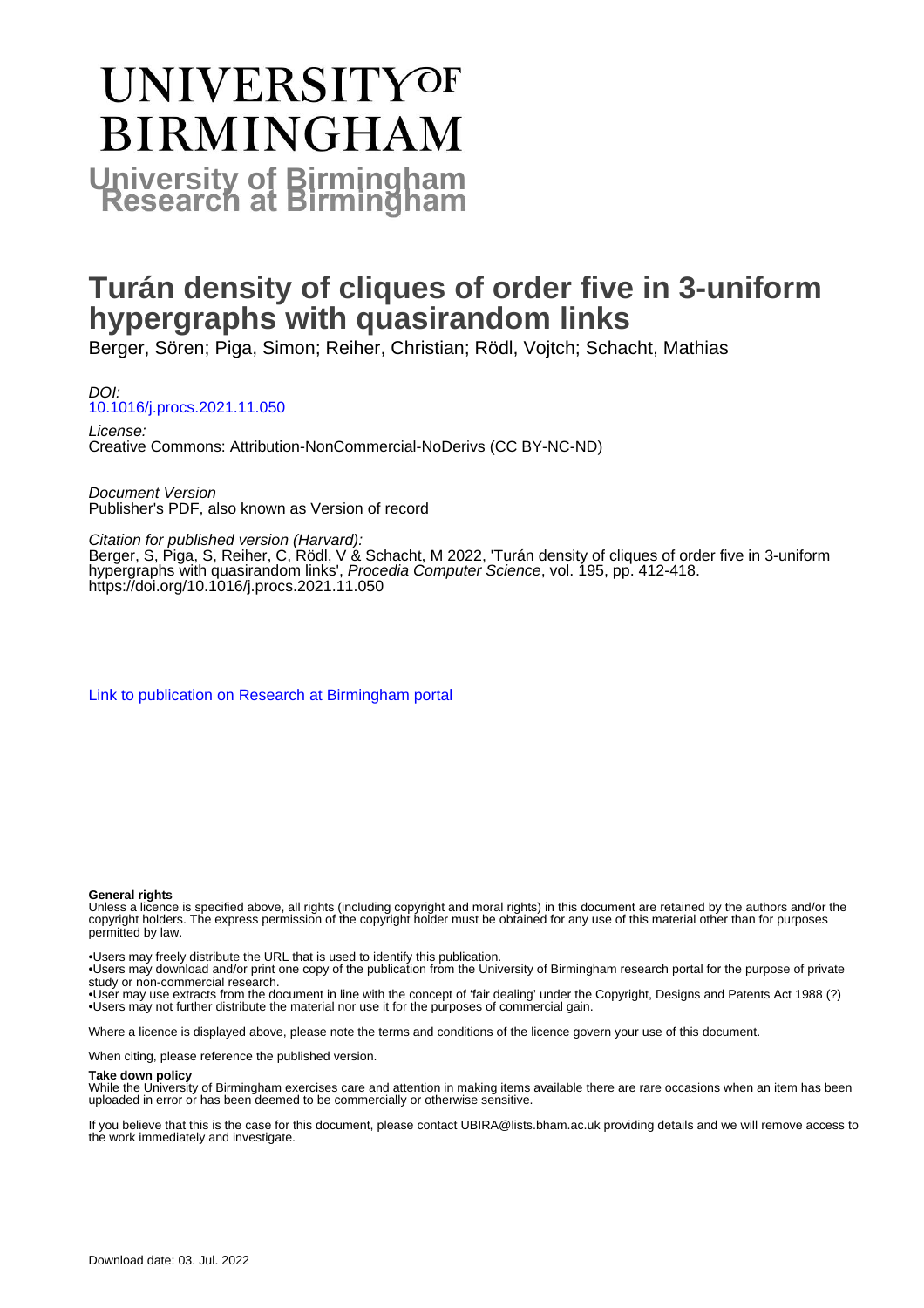



Available online at www.sciencedirect.com Available online at www.sciencedirect.com



Proced **Computer Science** 

Procedia Computer Science 195 (2021) 412-418

www.elsevier.com/locate/procedia

### The main and rinderical regionalisty, order five operations symposium XI Latin and American Algorithms, Graphs and Optimization Symposium

## Turán density of cliques of order five in 3-uniform hypergraphs with  $\frac{1}{1}$ , Simon Piga  $\frac{1}{1}$ , Simon Piga  $\frac{1}{1}$ , Christian Reihera,6, Vojtech R  $\frac{1}{1}$ , Mathias Piga  $\frac{1}{1}$ quasirandom links

Sören Berger<sup>a,1,4</sup>, Simón Piga<sup>a,1,5</sup>, Christian Reiher<sup>a,6</sup>, Vojtěch Rödl<sup>b,1,7</sup>, Mathias *aFachbereich Mathematik. Universit ¨at Hamburg. Hamburg, Germany*  $\mathsf{Sch}_3$ chta,  $1,8$ 

> *bDepartment of Mathematics. Emory University. Atlanta, USA aFachbereich Mathematik. Universit ¨at Hamburg. Hamburg, Germany bDepartment of Mathematics. Emory University. Atlanta, USA*

#### Abstract  $\mathcal{L}_{\text{MUSM}}$  and  $\mathcal{L}_{\text{MUSM}}$  and  $\mathcal{L}_{\text{MUSM}}$  and  $\mathcal{L}_{\text{MUSM}}$  and  $\mathcal{L}_{\text{MUSM}}$ Abstract

We show that 3-uniform hypergraphs with the property that all vertices have a quasirandom link graph with density bigger than  $1/3$ contain a clique on five vertices. This result is asymptotically best possible.

© 2021 The Authors. Published by Elsevier B.V. © 2021 The Authors. Published by Elsevier B.V.

C 2021 The Authors. Published by Elsevier B.V.<br>This is an open access article under the CC BY-NC-ND license (https://creativecommons.org/licenses/by-nc-nd/4.0) Peer-review under responsibility of the scientific committee of the XI Latin and American Algorithms, Graphs and Optimization Symposium Symposium.  $\text{Symmosum}$ 

*Keywords*: Hypergraphs; extremal graph theory; Turán's problem; quasirandomness *Keywords:* Hypergraphs; extremal graph theory; Turan's problem; quasirandomness ´

#### 1. Introduction

#### *1.1. Tur ´an problems for uniformly dense hypergraphs*

We study extremal problems for 3-uniform hypergraphs and here, unless stated otherwise, a hypergraph will always be 3-uniform. Recall that given an integer *n* and a hypergraph *F* the extremal number  $ex(n, F)$  is the maximum number be 3-uniform. Recall that given an integer *n* and a hypergraph *F* the extremal number  $ex(n, F)$  is the maximum number<br>of hyperedges that an *n*-vertex hypergraph can have without containing a copy of *F*. It is well known  $\exp(n, F)/\binom{n}{3}$  converges and the limit defines the *Turán density*  $\pi(F)$ . exp*n*, *<sup>F</sup>*q{`*<sup>n</sup>* ˘

- $^5$  Email: simon.piga@uni-hamburg.de
- $\frac{6}{7}$  Email: christian.reiher@uni-hamburg.de
- $\frac{7}{8}$  Email: vrodl@emory.edu

This is an open access article under the CC BY-NC-ND license (https://creativecommons.org/licenses/by-nc-nd/4.0)

Peer-review under responsibility of the scientific committee of the XI Latin and American Algorithms, Graphs and Optimization Symposium

Authors are supported by ERC Consolidator Grant PEPCo 724903.

<sup>&</sup>lt;sup>2</sup> Author is supported by ANID/CONICYT Acuerdo Bilateral DAAD/62170017 through a Ph.D. Scholarship.

 $\frac{3}{2}$  Author is supported by NSF grant DMS 1764385.

 $\frac{4}{5}$  Email: soeren.berger@uni-hamburg.de

 $8$  Email: schacht@math.uni-hamburg.de

<sup>1877-0509</sup> © 2021 The Authors. Published by Elsevier B.V.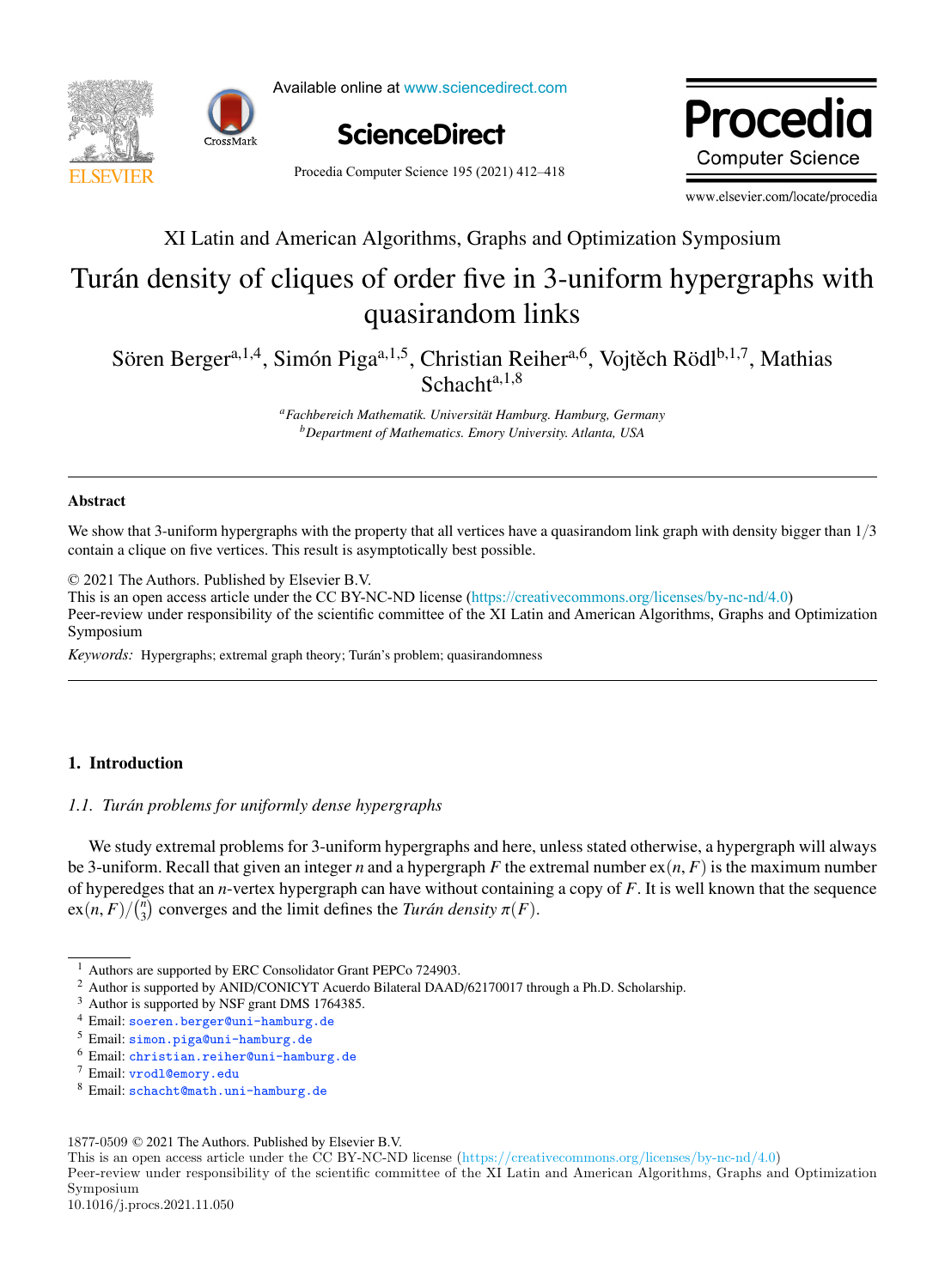Determining  $\pi(F)$  is a central open problem in extremal combinatorics. In fact, even the case when *F* is a clique on four vertices is still unresolved and known as the  $5/9$ -conjecture of Turán. Consequently, several interesting and still challenging variations were considered.

One such variation, suggested originally by Erdős and Sós [1], restricts the problem only to those *F*-free hypergraphs that are *uniformly dense* among large sets of vertices. More precisely, given a hypergraph  $F$ , Erdős and Sós asked for the supremum  $d \in [0, 1]$  such that there exist arbitrarily large *F*-free hypergraphs  $H = (V, E)$  for which every linear sized subset of the vertices induces a hypergraph of density at least *d*.

For hypergraphs there are several different notions of "uniform density" (see, e.g., [6, 4, 3, 2]) and we shall focus on the following notion.

**Definition 1.1.** For a hypergraph  $H = (V, E)$  and reals  $d \in [0, 1], \eta > 0$ , we say that H is  $(\eta, d, \lambda)$ -dense if for all P,  $Q \subseteq V \times V$  *we have* 

$$
e_{\mathbf{\Lambda}}(P,Q) = \left| \left\{ \left( (x,y), (y,z) \right) \in \mathcal{K}_{\mathbf{\Lambda}}(P,Q) \colon \{x,y,z\} \in E \right\} \right| \geq d \left| \mathcal{K}_{\mathbf{\Lambda}}(P,Q) \right| - \eta |V|^3, \tag{1}
$$

where  $\mathcal{K}_{\mathbf{A}}(P, Q) = \{ ((x, y), (y', z)) \in P \times Q : y = y' \}.$ 

For a fixed hypergraph  $F$ , we define the corresponding Turán density

$$
\pi_{\mathbf{\Lambda}}(F) = \sup \{ d \in [0,1]: \text{ for every } \eta > 0 \text{ and } n \in \mathbb{N} \text{ there exists an } F\text{-free}, \tag{1, d, \mathbf{\Lambda}}\text{-dense hypergraph with } |V(H)| \ge n \}.
$$

In [5] the last three authors obtained a general upper bound for  $\pi_A(K_t^{(3)})$ , which turned out to be best possible for all  $t \leq 16$  except for  $t = 5, 9$ , and 10.

**Theorem 1.2.** *For every integer*  $r \ge 2$ 

$$
\pi_{\mathbf{A}}(K_{2^r}^{(3)}) \leqslant \frac{r-2}{r-1}.
$$

*Moreover, we have*

$$
0 = \pi_{\mathbf{\Lambda}}(K_4^{(3)}) < \frac{1}{3} \leq \pi_{\mathbf{\Lambda}}(K_5^{(3)}) \leq \frac{1}{2} = \pi_{\mathbf{\Lambda}}(K_6^{(3)}) = \dots = \pi_{\mathbf{\Lambda}}(K_8^{(3)}) \leq \pi_{\mathbf{\Lambda}}(K_9^{(3)}) \leq \pi_{\mathbf{\Lambda}}(K_{10}^{(3)})
$$
\n
$$
\leq \frac{2}{3} = \pi_{\mathbf{\Lambda}}(K_{11}^{(3)}) = \dots = \pi_{\mathbf{\Lambda}}(K_{16}^{(3)}).
$$

Here we improve the bound for  $K_5^{(3)}$  and show that the lower bound  $1/3$  is best possible.

**Theorem 1.3** (Main result). *We have*  $\pi_{\mathbf{A}}(K_5^{(3)}) = \frac{1}{3}$ .

Theorem 1.3 has a consequence for hypergraphs with quasirandom links. For a hypergraph *H* and a vertex *x*, define the *link graph of x*,  $L_H(x)$  by the graph with vertex set *V* and edges  $\{yz \in V^{(2)} : xyz \in E(H)\}\)$ . Recall that for given  $d \in [0, 1]$  and  $\delta > 0$  we say that a graph  $G = (V, E)$  is  $(\delta, d)$ -quasirandom if for every subset of vertices  $X \subseteq V$ the number of edges  $e(X)$  inside *X* satisfies

$$
\left|e(X) - d\binom{|X|}{2}\right| \leq \delta |V|^2.
$$

One can check that if all the vertices of a hypergraph *H* have a  $(\delta, d)$ -quasirandom link graph, then *H* is  $(f(\delta), d, \lambda)$ dense, where  $f(\delta) \longrightarrow 0$  as  $\delta \longrightarrow 0$ . In fact, such hypergraphs would even satisfy in addition a matching upper bound for  $e_{\Lambda}(P, Q)$  in (1). Hence, having quasirandom links is a stronger property and we arrive at the following corollary.

**Corollary 1.4.** *For every*  $\varepsilon > 0$  *there exist*  $\delta > 0$  *and an integer*  $n_0$  *such that every hypergraph on at least*  $n_0$  *vertices with all link graphs being*  $(\delta, 1/3 + \varepsilon)$ -quasirandom contains a copy of  $K_5^{(3)}$ .

 $\Box$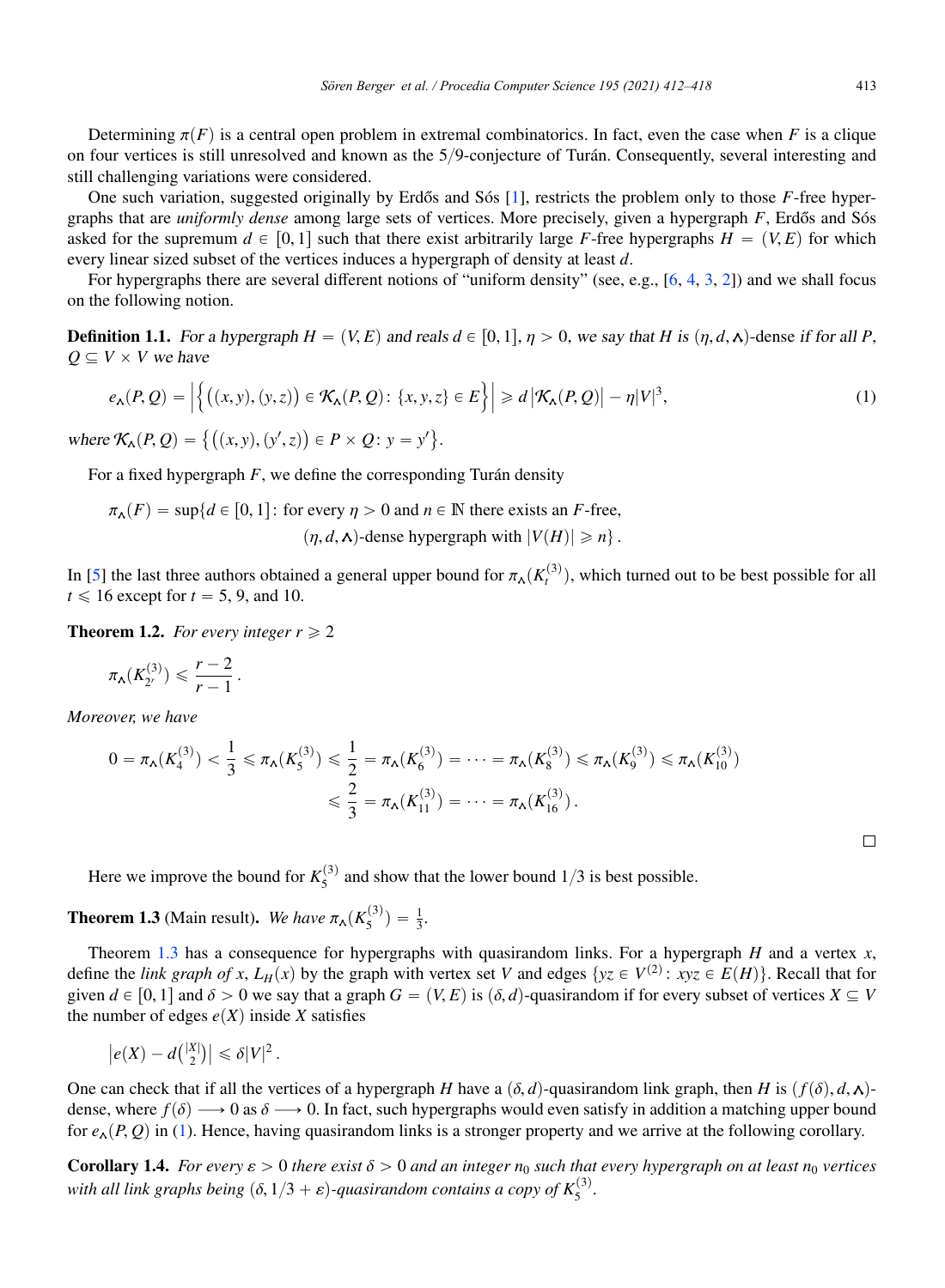The lower bound construction for  $\pi_A(K_5^{(3)})$  (see Example 1.5 below) has quasirandom links with density 1/3 and, therefore, also Corollary 1.4 is asymptotically best possible.

**Example 1.5.** *For a map*  $\psi: V^{(2)} \longrightarrow \mathbb{Z}/3\mathbb{Z}$  *we define the hypergraph*  $H_{\psi} = (V, E)$  *by* 

$$
xyz \in E \qquad \Longleftrightarrow \qquad \psi(xy) + \psi(xz) + \psi(zy) \equiv 1 \pmod{3} \,.
$$

Observe that for any set of five different vertices  $U = \{u_1, u_2, u_3, u_4, u_5\}$  the following equality follows by double *counting*

$$
\sum_{u_j u_k \in U^{(3)}} \left( \psi(u_i u_j) + \psi(u_i u_k) + \psi(u_j u_k) \right) = 3 \sum_{u_i u_j \in U^{(2)}} \psi(u_i u_j).
$$

*Since the right-hand side is zero modulo* 3 *at least one of the ten triplets in the first sum fails to satisfy* (2)*. Consequently,*  $H_{\psi}$  *is*  $K_5^{(3)}$ -free for every map  $\psi$ . Moreover, if  $\psi$  *is chosen uniformly at random, then it is not difficult to show that for every fixed*  $\delta > 0$  *with high probability the hypergraph*  $H_{\psi}$  *has the property that all link graphs are*  $(\delta, 1/3)$ -quasirandom.

The proof of the upper bound in Theorem 1.3 is based on the regularity method for hypergraphs and in the next section we recall the relevant concepts. We then sketch the main ideas of the proof in Section 3. Roughly speaking, after an application of the hypergraph regularity method, the proof splits into two parts (see Propositions 3.1 and 3.2). The proof of Proposition 3.1 will appear in the full version of the article and the proof Proposition 3.2 is presented in Section 3.

#### 2. Hypergraph regularity and reduced hypergraphs

Given a large hypergraph  $H = (V, E)$ , the regularity lemma for hypergraphs provides a vertex partition  $V_1, V_2, \ldots, V_t$  together with partitions  $\mathcal{P}^{ij}$  of the edges of the complete bipartite graphs between all  $\binom{t}{2}$  pairs of classes  $V_i$ ,  $V_j$ . Each class  $P^{ij} \in \mathcal{P}^{ij}$  is  $\varepsilon$ -regular in the sense of Szemerédi's regularity lemma for graphs. Moreover, the hypergraph *H* is "regular" among most *triads*, i.e., among most of the tripartite graphs

$$
P_{\alpha\beta\gamma}^{ijk}=P_{\alpha}^{ij}\cup P_{\beta}^{ik}\cup P_{\gamma}^{jk}
$$

with  $P_{\alpha}^{ij} \in \mathcal{P}^{ij}$ ,  $P_{\beta}^{ik} \in \mathcal{P}^{ik}$ , and  $P_{\gamma}^{jk} \in \mathcal{P}^{jk}$ . Roughly speaking, here "regular" means, that the hyperedges of *H* match the same proportion of triangles for every tripartite subgraph of such a triad.

Important structural properties of a hypergraph *H* after an application of the hypergraph regularity lemma can be captured by the *reduced hypergraph*, which can be viewed as a generalisation of the reduced graph in the context of Szemerédi's regularity lemma for graphs. Given a set of indices I of size t and pairwise disjoint, non-empty sets of vertices  $P^{ij}$  for every pair of indices  $ij \in I^{(2)}$ , let for every triplet of distinct indices  $ijk \in I^{(3)}$  a tripartite hypergraph  $\mathcal{A}^{ijk}$  with vertex classes  $\mathcal{P}^{ij}$ ,  $\mathcal{P}^{ik}$ , and  $\mathcal{P}^{jk}$  be given. We consider the disjoint union of all those hyperedges and, hence, we obtain a  $\binom{|I|}{2}$ -partite hypergraph  $\mathcal{A}$  with

$$
V(\mathcal{A}) = \bigcup_{ij \in I^{(2)}} \mathcal{P}^{ij} \quad \text{and} \quad E(\mathcal{A}) = \bigcup_{ijk \in I^{(3)}} E(\mathcal{A}^{ijk}).
$$

We say  $\mathcal{A}$  is a *reduced* hypergraph with *index set I*, *vertex classes*  $\mathcal{P}^{ij}$ , and *constituents*  $\mathcal{A}^{ijk}$ .

An application of the hypergraph regularity lemma to a given hypergraph *H* naturally defines a reduced hypergraph A in which the vertices  $P^{ij} \in \mathcal{P}^{ij}$  represent sets of pairs between the vertex classes  $V_i$  and  $V_j$ . Moreover, a hyperedge  $P_\alpha^{ij} P_\beta^{ik} P_\gamma^{jk}$  in the reduced hypergraph signifies that *H* is regular and dense on the triad  $P_{\alpha\beta\gamma}^{ijk}$ .

As mentioned above the properties of the hypergraph *H* are often transferred to the reduced hypergraph. We consider  $\lambda$ -dense and  $K_5^{(3)}$ -free hypergraphs *H* and below we discuss the corresponding properties for the reduced hypergraph  $A$  after an appropriate application of the hypergraph regularity lemma.

Roughly speaking, the  $\lambda$ -density condition translates into a minimal codegree condition for almost all pairs of vertices from different vertex classes in almost all constituents of the reduced graphs. However, one can always move

 $u_i$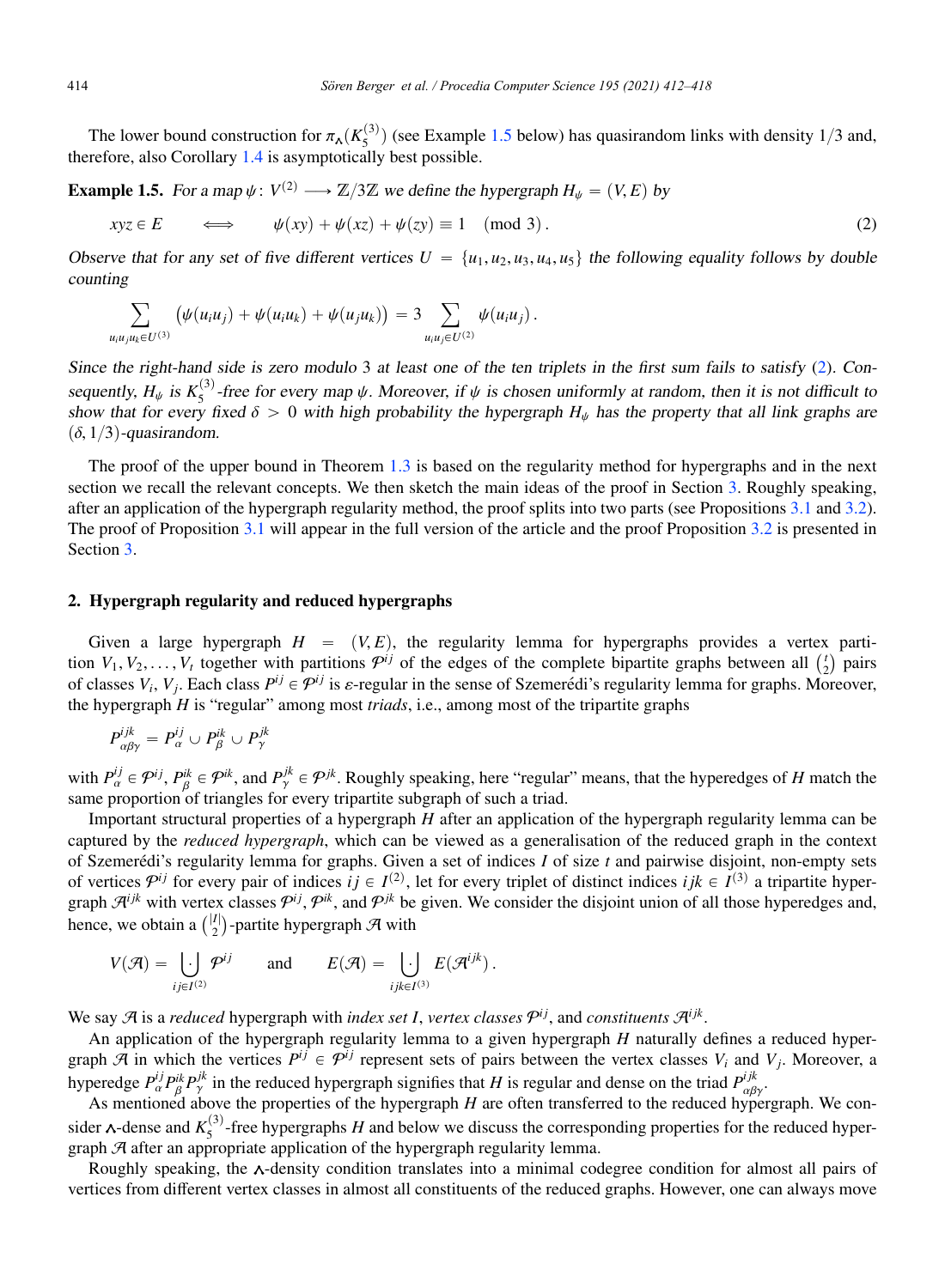to a large reduced hypergraph in which *all* pairs of vertices have large codegree (see [2] for details). This inspires the following definition of  $(d, \lambda)$ -density for reduced hypergraphs. For a given real number  $d \in [0, 1]$ , we say that a reduced hypergraph  $\mathcal{A}$  is  $(d, \Lambda)$ -dense, if for every three distinct indices  $i j k \in I^{(3)}$  and vertices  $P^{i j} \in \mathcal{P}^{i j}$  and  $P^{i k} \in \mathcal{P}^{i k}$ we have

$$
d(P^{ij}, P^{ik}) = |\{P^{jk} \in \mathcal{P}^{jk} : P^{ij}P^{ik}P^{jk} \in E(\mathcal{A}^{ijk})\}| \geq d |\mathcal{P}^{jk}|.
$$

As discussed above (see [2] for details), an appropriate application of the hypergraph regularity lemma to a  $(\eta, d +$  $\varepsilon$ ,  $\lambda$ )-dense hypergraph *H* allows a reduction to a  $(d + \varepsilon/2, \lambda)$ -dense reduced hypergraphs.

Furthermore, we say a reduced hypergraph  $\mathcal A$  with index set *I supports a*  $K_5^{(3)}$  if there are a 5-element subset  $J \subseteq I$ and vertices  $P^{ij} \in \mathcal{P}^{ij}$  for every  $ij \in J^{(2)}$  such that all ten triples  $P^{ij}P^{ik}P^{jk}$  with  $ijk \in J^{(3)}$  are hyperedges present in A. Note that, if the reduced hypergraph A defined from a hypergraph *H* through an appropriate application of the regularity lemma supports a  $K_5^{(3)}$ , then the embedding/counting lemma yields a  $K_5^{(3)} \subseteq H$ .

The discussion above reduces the proof of Theorem 1.3 to the following statement for  $\lambda$ -dense reduced hypergraphs (see, e.g., [2, Theorem 3.3]).

**Proposition 2.1.** For every  $\varepsilon > 0$  every sufficiently large  $(\frac{1}{3} + \varepsilon, \mathbf{\lambda})$ -dense reduced hypergraph A supports a  $K_5^{(3)}$ .

#### 3. Proof of Proposition 2.1

Our proof of Proposition 2.1 is divided in two main parts. First we reduce the problem to the case in which the reduced hypergraph A on some index set *I* can be *bicoloured*. By this we mean that there is a colouring  $\varphi$ :  $V(\mathcal{A}) \longrightarrow$ {*red*, *blue*} of the vertices such that for every  $i j \in I^{(2)}$  we have

$$
\varphi^{-1}(red) \cap \mathcal{P}^{ij} \neq \varnothing \quad \text{and} \quad \varphi^{-1}(blue) \cap \mathcal{P}^{ij} \neq \varnothing \tag{3}
$$

and there are no hyperedges in  $\mathcal A$  with all three vertices of the same colour. Given such a colouring  $\varphi$ , we define the *minimum monochromatic codegree density of*  $A$  *and*  $\varphi$  by

$$
\delta_2(\mathcal{A},\varphi)=\min_{ijk\in I^{(3)}}\min\left\{\frac{d(P^{ij},P^{ik})}{|\mathcal{P}^{jk}|}\colon P^{ij}\in\mathcal{P}^{ij},\ P^{ik}\in\mathcal{P}^{ik},\ \text{and}\ \varphi(P^{ij})=\varphi(P^{ik})\right\}.
$$

The following proposition reduces Proposition 2.1 to bicoloured reduced hypergraphs.

**Proposition 3.1.** *Given*  $\varepsilon > 0$  *there exists*  $\delta > 0$  *such that for every*  $t \in \mathbb{N}$  *the following holds. If*  $\mathcal{A}$  *is a sufficiently large reduced*  $(\frac{1}{3} + \varepsilon, \mathbf{A})$ -dense hypergraph, then one of the following statements holds

- $(i)$  A supports a  $K_5^{(3)}$
- (*ii*) or there exists a bicoloured reduced hypergraph  $\mathcal{A}_\star$  with  $\delta_2(\mathcal{A}_\star, \varphi) \geq \frac{1}{3} + \delta$  and with an index set of size at *least t, which does not support a*  $K_5^{(3)}$ *.*

For the proof of Proposition 3.1 we mainly analyse holes in the reduced hypergraph  $\mathcal A$  that do not support a  $K_5^{(3)}$ . It turns out that essentially the whole vertex set can be covered by two almost disjoint holes, which then can be used to define an appropriate colouring  $\varphi$  (and the details will appear in the full version of the article). The next proposition completes the proof of Proposition 2.1 by contradicting alternative (*ii* ) of Proposition 3.1.

**Proposition 3.2.** *For every*  $\varepsilon > 0$  *every sufficiently large bicoloured reduced hypergraph*  $\mathcal A$  *with*  $\delta_2(\mathcal A, \varphi) \geq \frac{1}{3} + \varepsilon$  $supports\ a\ K_{5}^{(3)}$ .

*Proof.* Given  $\varepsilon > 0$  we fix a sufficiently small auxiliary constant  $\xi$  with  $0 < \xi \ll \varepsilon$  such that  $\frac{1/6-\varepsilon}{\xi}$  equals to some integer *s*. Moreover, let *I* be a sufficiently large index set such that its cardinality satisfies the partition relation  $|I| \rightarrow$  $(5)_s^2$ , i.e., it is at least as large as the *s*-colour Ramsey number for the graph clique *K*<sub>5</sub>. Let *A* be a bicoloured reduced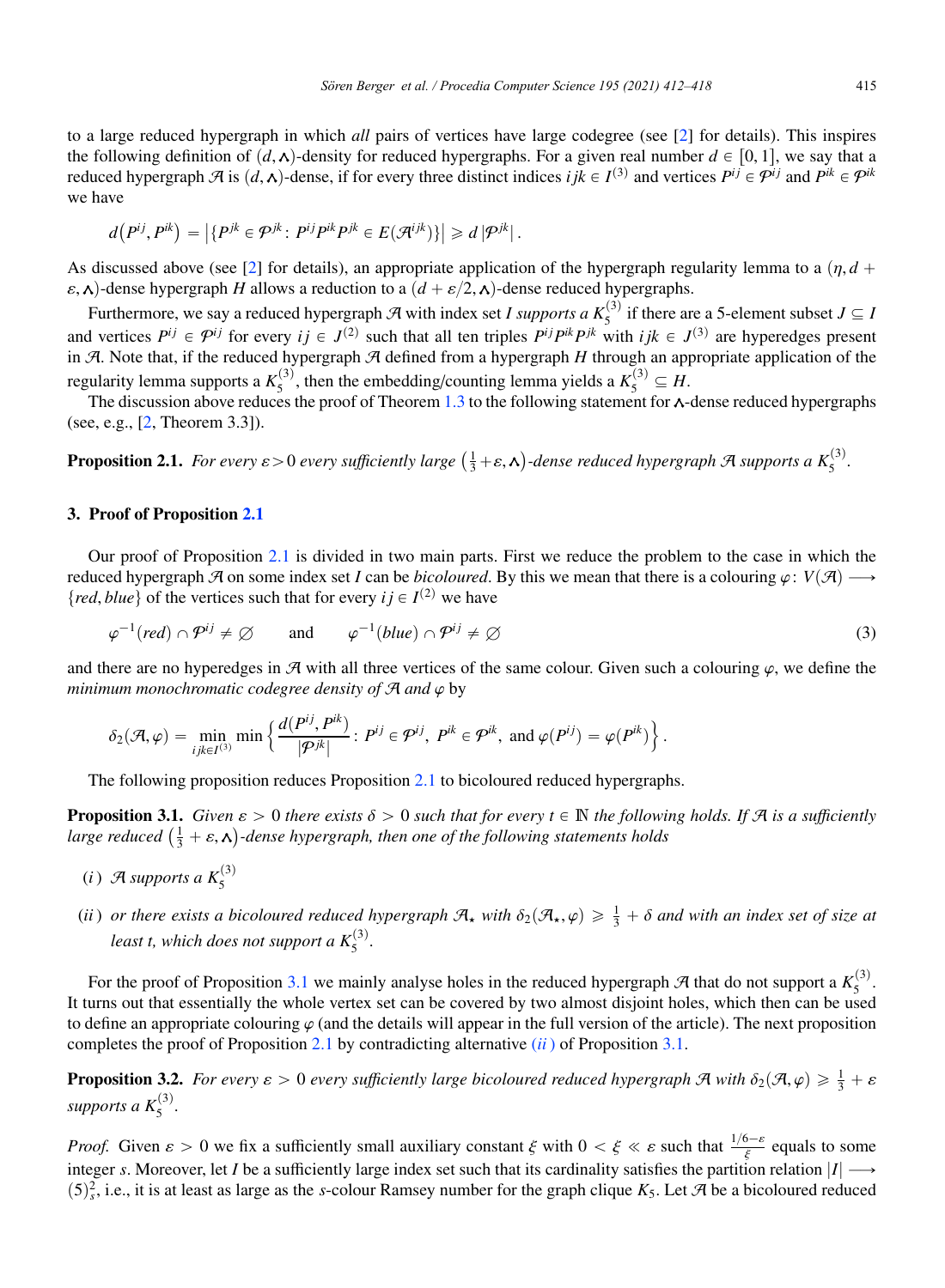hypergraph with index set *I* and vertex classes  $\mathcal{P}^{ij}$  for  $i \in I^{(2)}$  and let  $\varphi: V(\mathcal{A}) \longrightarrow \{ red, blue \}$  satisfy  $\delta_2(\mathcal{A}, \varphi) \geq$  $1/3 + \varepsilon$ .

In the proof we shall use the following notation. For two vertices *P*,  $P' \in V(\mathcal{A})$  and a subset  $\mathcal{U} \subseteq V(\mathcal{A})$  we denote by  $N_{\mathcal{U}}(P, P')$  the neighbourhood restricted to *U*. Similarly, for two subsets  $\mathcal{U}, \mathcal{U}' \subseteq V(\mathcal{A})$  we write  $N_{\mathcal{U} \times \mathcal{U}'}(P)$  for the set of ordered pairs  $(U, U') \in U \times U'$  such that  $PUU'$  is a hyperedge in A.

For every  $i j \in I^{(2)}$  set

$$
\mathcal{R}^{ij} = \varphi^{-1} (red) \cap \mathcal{P}^{ij}
$$
 and  $\varrho_{ij} = \frac{|\mathcal{R}^{ij}|}{|\mathcal{P}^{ij}|}$ 

and, analogously, we define  $\mathcal{B}^{ij} = \varphi^{-1}(blue) \cap \mathcal{P}^{ij}$  and  $\beta_{ij} = |\mathcal{B}^{ij}|/|\mathcal{P}^{ij}|$ . In view of (3), the assumption on  $\delta_2(\mathcal{A}, \varphi)$ implies that all  $\varrho_{ij}$ ,  $\beta_{ij}$   $\in$  [1/3 +  $\varepsilon$ , 2/3 –  $\varepsilon$ ]. Splitting the interval  $\left[1/3 + \varepsilon$ , 2/3 –  $\varepsilon\right]$  into *s* intervals of length 2 $\xi$ , the size of *I* yields a subset  $J \subseteq I$  of size 5 such that all  $\beta_{ij}$  with  $ij \in J^{(2)}$  are in the same interval. Let  $\beta$  be the centre of this interval and set  $\rho = 1 - \beta$ . We thus arrive at

$$
\beta_{ij} = \beta \pm \xi
$$
 and  $\varrho_{ij} = \varrho \pm \xi$ 

for all  $ij \in J^{(2)}$ . Without loss of generality we may assume  $\beta \leq \rho$ , which implies

$$
\frac{1}{3} + \varepsilon \leqslant \beta - \xi < \beta \leqslant \frac{1}{2} \leqslant \varrho < \varrho + \xi \leqslant \frac{2}{3} - \varepsilon. \tag{4}
$$

For *i* j $k \in J^{(3)}$  the codegree condition translates for *red* vertices  $R^{ij} \in \mathcal{R}^{ij}$  and  $R^{ik} \in \mathcal{R}^{ik}$  to

$$
|N_{\mathcal{B}^{jk}}(R^{ij},R^{ik})| = d(R^{ij},R^{jk}) \geq \left(\frac{1}{3} + \varepsilon\right)|\mathcal{P}^{jk}| \geq \left(\frac{1}{3} + \varepsilon\right)\left(\frac{1}{\beta + \xi}\right)|\mathcal{B}^{jk}| \geq \left(\frac{1}{3\beta} + \frac{\varepsilon}{2}\right)|\mathcal{B}^{jk}|,
$$
(5)

where we used  $\xi \ll \varepsilon$ ,  $\beta$  for the last inequality. Similarly, for *blue* vertices we have

$$
|N_{\mathcal{R}^{jk}}(B^{ij},B^{ik})| \geqslant \left(\frac{1}{3\varrho}+\frac{\varepsilon}{2}\right)|\mathcal{R}^{jk}|.
$$
\n
$$
(6)
$$

We may rename the indices in *J* and assume that  $J = \mathbb{Z}/5\mathbb{Z}$ . We shall show that  $\mathcal A$  restricted to *J* supports a  $K_5^{(3)}$ . For that we have to find ten vertices  $p^{ij} \in \mathcal{P}^{ij}$  one for every  $ij \in J^{(2)}$  such that for all of the ten triples  $ijk \in J^{(3)}$ the vertices  $p^{ij}$ ,  $p^{ik}$ , and  $p^{jk}$  span a hyperedge in the constituent  $\mathcal{A}^{ijk}$ . For every  $i \in J = \mathbb{Z}/5\mathbb{Z}$  we will select  $p^{i,i+1}$ from  $\mathcal{B}^{i,i+1}$  and  $p^{i,i+2}$  from  $\mathcal{R}^{i,i+2}$ . (In fact, it is easy to see that up to symmetry this choice for the colour classes is unavoidable, as it corresponds to the unique 2-colouring of  $E(K_5)$  with no monochromatic triangle.) We stress the colour of our choices by writing  $b^{i,i+1}$  and  $r^{i,i+2}$  for the chosen  $p^{i,j}$  and we begin with the selection of  $r^{14}$ .

Applying (6) to all pairs of vertices  $B^{15} \in \mathcal{B}^{15}$  and  $B^{45} \in \mathcal{B}^{45}$  implies that the total number of hyperedges in  $\mathcal{A}^{145}$ crossing the sets  $\mathcal{R}^{14}$ ,  $\mathcal{B}^{15}$ , and  $\mathcal{B}^{45}$  is at least

$$
|\mathcal{B}^{15}||\mathcal{B}^{45}|\cdot\left(\frac{1}{3\varrho}+\frac{\varepsilon}{2}\right)|\mathcal{R}^{14}|\,.
$$

Consequently, we can fix some vertex  $r^{14} \in \mathcal{R}^{14}$  such that

$$
|N_{\mathcal{B}^{15}\times\mathcal{B}^{45}}(r^{14})| \geqslant \left(\frac{1}{3\varrho}+\frac{\varepsilon}{2}\right)|\mathcal{B}^{15}||\mathcal{B}^{45}|.
$$
\n
$$
(7)
$$

The following claim fixes the four vertices  $b^{12}$ ,  $b^{34}$  and  $r^{13}$ ,  $r^{24}$ .

**Claim 3.3.** *There exist blue vertices*  $b^{12} \in \mathcal{B}^{12}$ ,  $b^{34} \in \mathcal{B}^{34}$  *and red vertices*  $r^{13} \in \mathcal{R}^{13}$ ,  $r^{24} \in \mathcal{R}^{24}$  *such that* 

(*i*)  $b^{12}r^{14}r^{24}$  *and*  $r^{13}r^{14}b^{34}$  *are hyperedges in*  $\mathcal{A}$  *and* 

(*ii*) 
$$
|N_{\mathcal{B}^{23}}(b^{12}, r^{13}) \cap N_{\mathcal{B}^{23}}(r^{24}, b^{34})| \geq (1 - \frac{1}{3\beta}) |\mathcal{B}^{23}|.
$$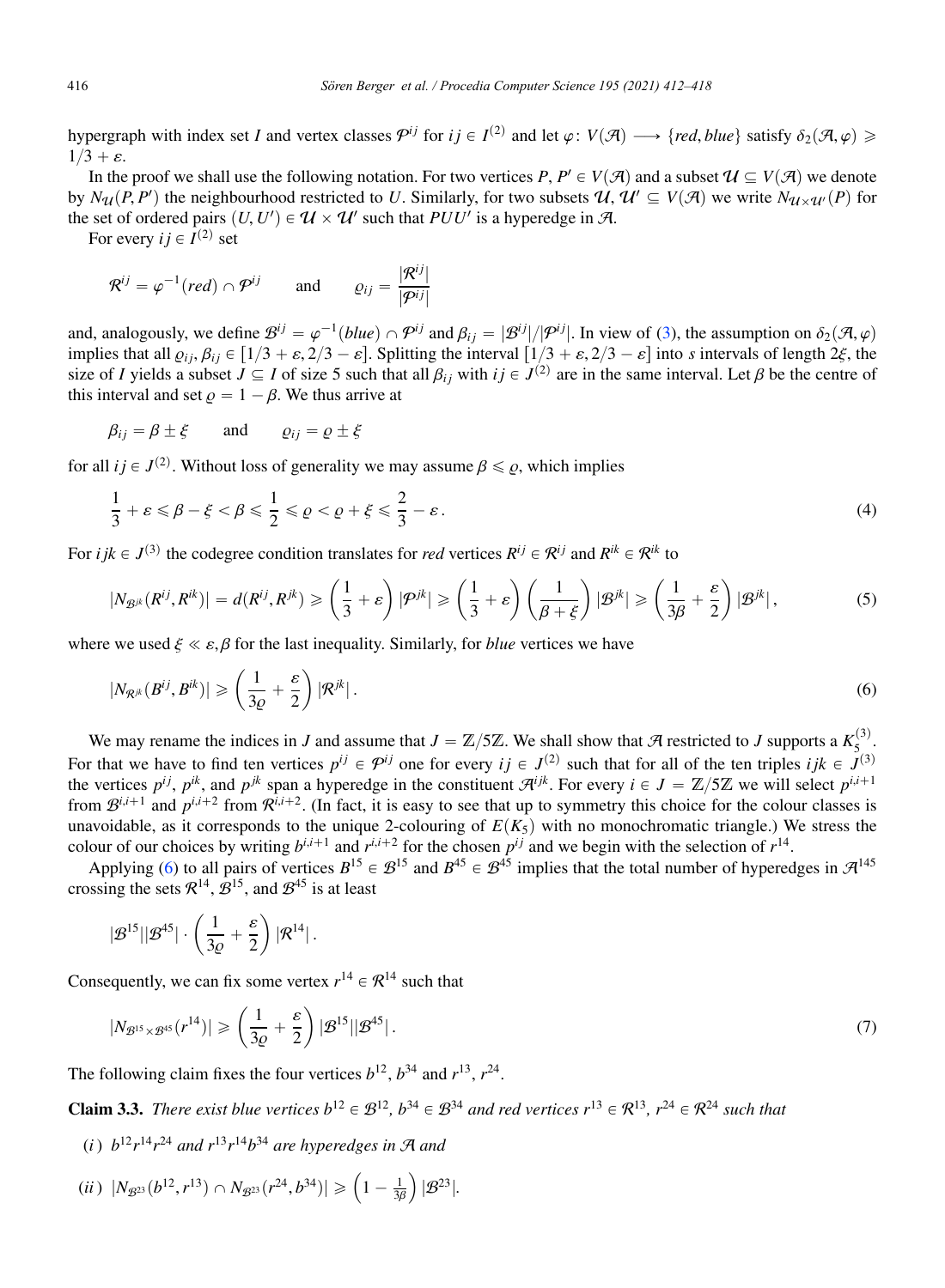*Proof.* Owing to (5) for every  $R^{13} \in \mathcal{R}^{13}$  we have  $d(R^{13}, r^{14}) \geq (\frac{1}{3\beta} + \frac{\varepsilon}{2}) |\mathcal{B}^{34}|$  and, hence, there exists a vertex  $b^{34} \in$  $\mathcal{B}^{34}$  such that

$$
|N_{\mathcal{R}^{13}}(r^{14},b^{34})| \geqslant \left(\frac{1}{3\beta}+\frac{\varepsilon}{2}\right)|\mathcal{R}^{13}| \geqslant \frac{\varrho}{3\beta}|\mathcal{P}^{13}|.
$$
\n
$$
(8)
$$

Similarly, we can fix a vertex  $r^{24} \in \mathcal{R}^{24}$  such that

$$
|N_{\mathcal{B}^{23}}(r^{24},b^{34})| \geq \frac{1}{3\varrho}|\mathcal{B}^{23}|.
$$
 (9)

Recalling that  $|R^{13}| \leq (p+\xi)|P^{13}|$  for every  $B^{12} \in \mathcal{B}^{12}$  and  $B^{23} \in \mathcal{B}^{23}$  we have

$$
\begin{aligned} \left| N_{\mathcal{R}^{13}}(B^{12},B^{23}) \cap N_{\mathcal{R}^{13}}(r^{14},b^{34}) \right| &\geq \left( \frac{1}{3} + \varepsilon \right) |\mathcal{P}^{13}| + \left| N_{\mathcal{R}^{13}}(r^{14},b^{34}) \right| - |\mathcal{R}^{13}| \\ &\geq \left| N_{\mathcal{R}^{13}}(r^{14},b^{34}) \right| - \left( \varrho + \xi - \frac{1}{3} - \varepsilon \right) |\mathcal{P}^{13}| \\ &\geqslant \left( 1 - 3\beta + \frac{\beta}{\varrho} \right) \left| N_{\mathcal{R}^{13}}(r^{14},b^{34}) \right| . \end{aligned}
$$

Hence, the number of hyperedges crossing  $N_{\mathcal{B}^{12}}(r^{14}, r^{24})$ ,  $N_{\mathcal{B}^{23}}(r^{24}, b^{34})$ , and  $N_{\mathcal{R}^{13}}(r^{14}, b^{34})$  is at least

$$
|N_{\mathcal{B}^{12}}(r^{14},r^{24})||N_{\mathcal{B}^{23}}(r^{24},b^{34})|\cdot\left(1-3\beta+\frac{\beta}{\varrho}\right)|N_{\mathcal{R}^{13}}(r^{14},b^{34})|.
$$

Consequently, there exist  $b^{12} \in N_{\mathcal{B}^{12}}(r^{14}, r^{24})$  and  $r^{13} \in N_{\mathcal{R}^{13}}(r^{14}, b^{34})$  such that

$$
|N_{\mathcal{B}^{23}}(b^{12},r^{13}) \cap N_{\mathcal{B}^{23}}(r^{24},b^{34})| \ge \left(1 - 3\beta + \frac{\beta}{\varrho}\right)|N_{\mathcal{B}^{23}}(r^{24},b^{34})| \stackrel{(9)}{\ge} \left(\frac{1}{3\varrho} - \frac{\beta}{\varrho} + \frac{\beta}{3\varrho^2}\right)|\mathcal{B}^{23}| \ge \left(1 - \frac{1}{3\beta}\right)|\mathcal{B}^{23}|,
$$
  
the last inequality follows from the identity  $\varrho = 1 - \beta$ .

where the last inequality follows from the identity  $\rho = 1 - \beta$ .

The next claim fixes the four vertices  $b^{15}$ ,  $b^{45}$  and  $r^{25}$ ,  $r^{35}$ . Together with Claim 3.3 this fixes all vertices except  $b^{23}$ and both claims guarantee those seven hyperedges supporting a  $K_5^{(3)}$  that do not involve  $b^{23}$ .

**Claim 3.4.** *There exist blue vertices*  $b^{15} \in \mathcal{B}^{15}$ ,  $b^{45} \in \mathcal{B}^{45}$  *and red vertices*  $r^{25} \in \mathcal{R}^{25}$ ,  $r^{35} \in \mathcal{R}^{35}$  *such that* 

$$
b^{12}b^{15}r^{25}
$$
,  $r^{13}b^{15}r^{35}$ ,  $r^{14}b^{15}b^{45}$ ,  $r^{24}r^{25}b^{45}$ , and  $b^{34}r^{35}b^{45}$ 

*are hyperedges in* A*.*

*Proof.* Consider the following sets of pairs in  $\mathcal{B}^{15} \times \mathcal{B}^{45}$ 

$$
G_1 = \{ (B^{15}, B^{45}) \in \mathcal{B}^{15} \times \mathcal{B}^{45} : N_{\mathcal{R}^{25}}(b^{12}, B^{15}) \cap N_{\mathcal{R}^{25}}(r^{24}, B^{45}) \neq \emptyset \}
$$
  
and 
$$
G_2 = \{ (B^{15}, B^{45}) \in \mathcal{B}^{15} \times \mathcal{B}^{45} : N_{\mathcal{R}^{35}}(r^{13}, B^{15}) \cap N_{\mathcal{R}^{35}}(b^{34}, B^{45}) \neq \emptyset \}.
$$

Note that for every  $B^{15} \in \mathcal{B}^{15}$  there is some  $R^{25} \in N_{\mathcal{R}^{25}}(b^{12}, B^{15})$  and we have

$$
|N_{\mathcal{B}^{45}}(r^{24}, R^{25})| \overset{(5)}{\geq} \frac{1}{3\beta}|\mathcal{B}^{45}|.
$$

Clearly,  $\{B^{15}\}\times N_{\mathcal{B}^{45}}(r^{24}, R^{25})\subseteq G_1$  and, hence, we establish

$$
|G_1| \geqslant \frac{1}{3\beta} |\mathcal{B}^{15}| |\mathcal{B}^{45}| \,. \tag{10}
$$

A symmetric argument yields the same bound for *G*2. Combining (10) and the same bound for *G*<sup>2</sup> with (7) leads to

$$
|G_1|+|G_2|+|N_{\mathcal{B}^{15}\times\mathcal{B}^{45}}(r^{14})|\geqslant \left(\frac{2}{3\beta}+\frac{1}{3\varrho}+\frac{\varepsilon}{2}\right)|\mathcal{B}^{15}||\mathcal{B}^{45}| \overset{(4)}{>} 2\,|\mathcal{B}^{15}||\mathcal{B}^{45}|\,.
$$